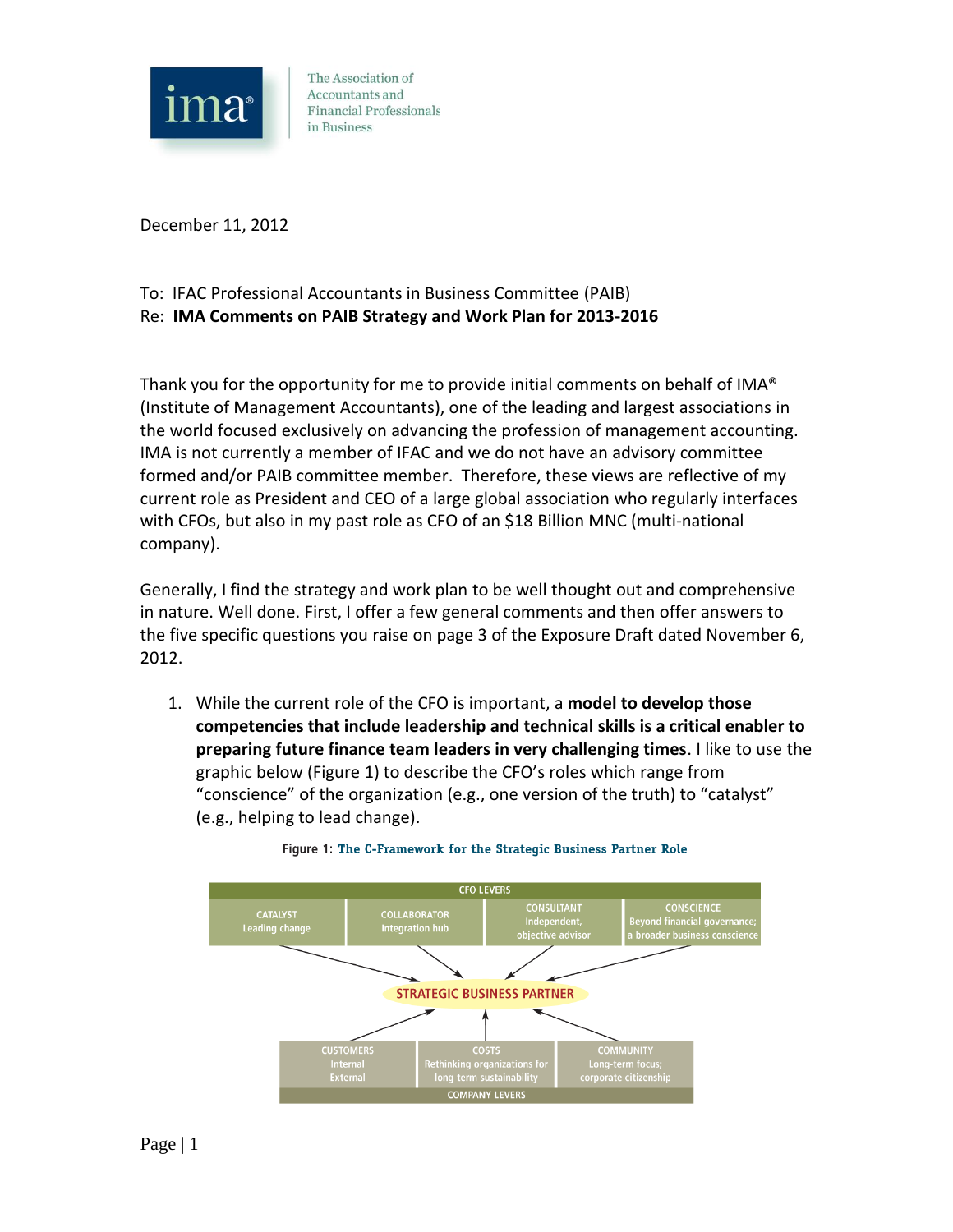

2. I do not see much in the way of references to the **CFO's role in innovation or technology enablement.** Regarding the former activity, please see the diagram below. Even if the CFO team is not technically leading the innovation, there are several activities where their role is critical, e.g., in developing the business case. As organizations face increasing environmental complexity (due to globalization, competition, economic conditions and more technology-savvy consumers), they are finding that innovation could lead to sustainable competitive advantage if ingrained into an organization's key business processes and entrepreneurial culture. In the latter area (i.e., technology enablement), CFO teams regularly interface with their IT/IS counterparts in big system implementations (e.g., ERP, CRM), strategy development, business intelligence, and data mining (i.e., data and predictive analytics).



Model courtesy of Robert Tucker of The Innovation Resource Consulting Group

- 3. As you note on page 15, there is considerable opportunity for the **PAIB Committee to interface with other key IFAC committees to add value** to the profession and its members. For example,
	- a. International Accounting Education Standards Board (IAESB) In addition to developing a "CFO competency model," there is a dire need at least in the U.S. to reform accounting education curriculum. According to CFOs and other employers of accounting talent, there is still a gap between what accounting educators teach and the critical competencies needed on the job (first articulated in the American Accounting Association's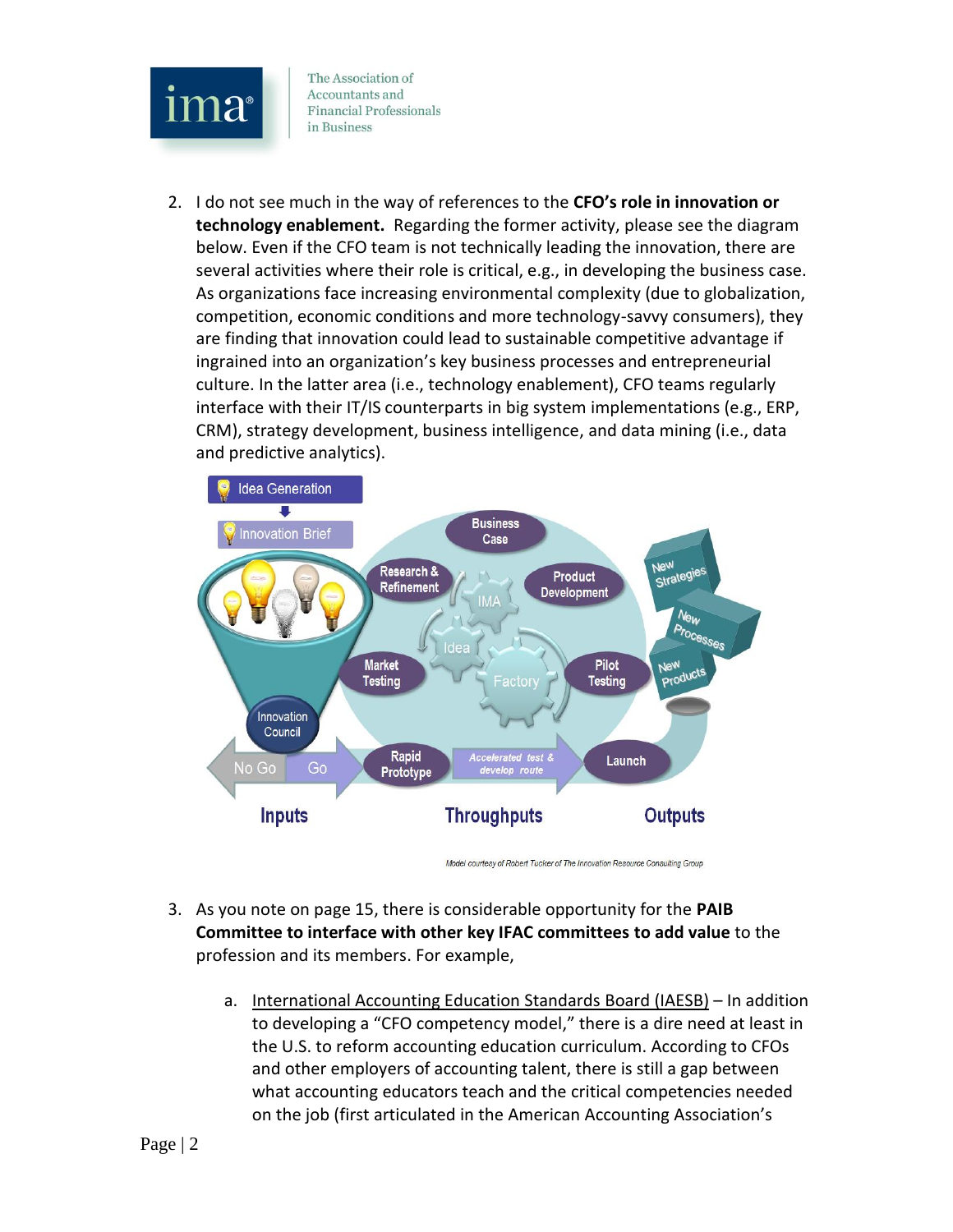

Bedford Report, 1986). The Pathways Commission report issued in August, 2012 by the AICPA and AAA (with IMA as an active member) addresses some of these issues longer term, and IMA is developing specific solutions to address this curriculum and talent gap challenge.

b. International Ethics Standards Board for Accountants (IESBA) – The evolution of "Integrated Reporting" presents unique challenges for organizations and their CFOs. For "non-financial reporting," one of the challenges relates to self-reported data and its relative accuracy/validity in informing shareholders and other market constituents as to the future sustainable value of the enterprise. With integrated or external corporate reporting, we "want it all" – disclosures that are concise, forward-looking, actionable, relevant, and balanced; a disclosures process that does not impose a "social tax" on organizations, especially SME (small and medium enterprises); and, highly ethical organizations who need to produce reasonable estimates and judgments in the area of non-financial KPIs (key performance indicators - lagging) and KRIs (key risk indicators – leading).

## Answers to Specific Questions

- *1. Do the proposed PAIB vision and objectives continue to reflect the best focus for IFAC to help its member organizations support their professional accountants in business …."?* Yes.
- *2. Do the six areas of focus continue to reflect the significant issues of importance to professional accountants in business in your jurisdiction?* Generally, yes. As noted earlier, I did not see much reference to technology enablement and the professional accountant's role. Additionally, although it may be subsumed within "financial and performance management," I do not see any reference to strategic costing processes and methodologies to dollarize volumes for use in pricing decisions, new product or market deployment, resource allocation and optimization, etc. Some methods include Activity-Based Costing, lean accounting, Resource Consumption Accounting, standard costing, and more, applicable in both a service and manufacturing environment. I also believe that the area of strategic and business planning and the CFO's role is far broader than financial and performance management. Finally, data and predictive analytics are evolving but critical competencies for today's CFO team and should be separately identified, possibly in the "financial and performance management" knowledge domain.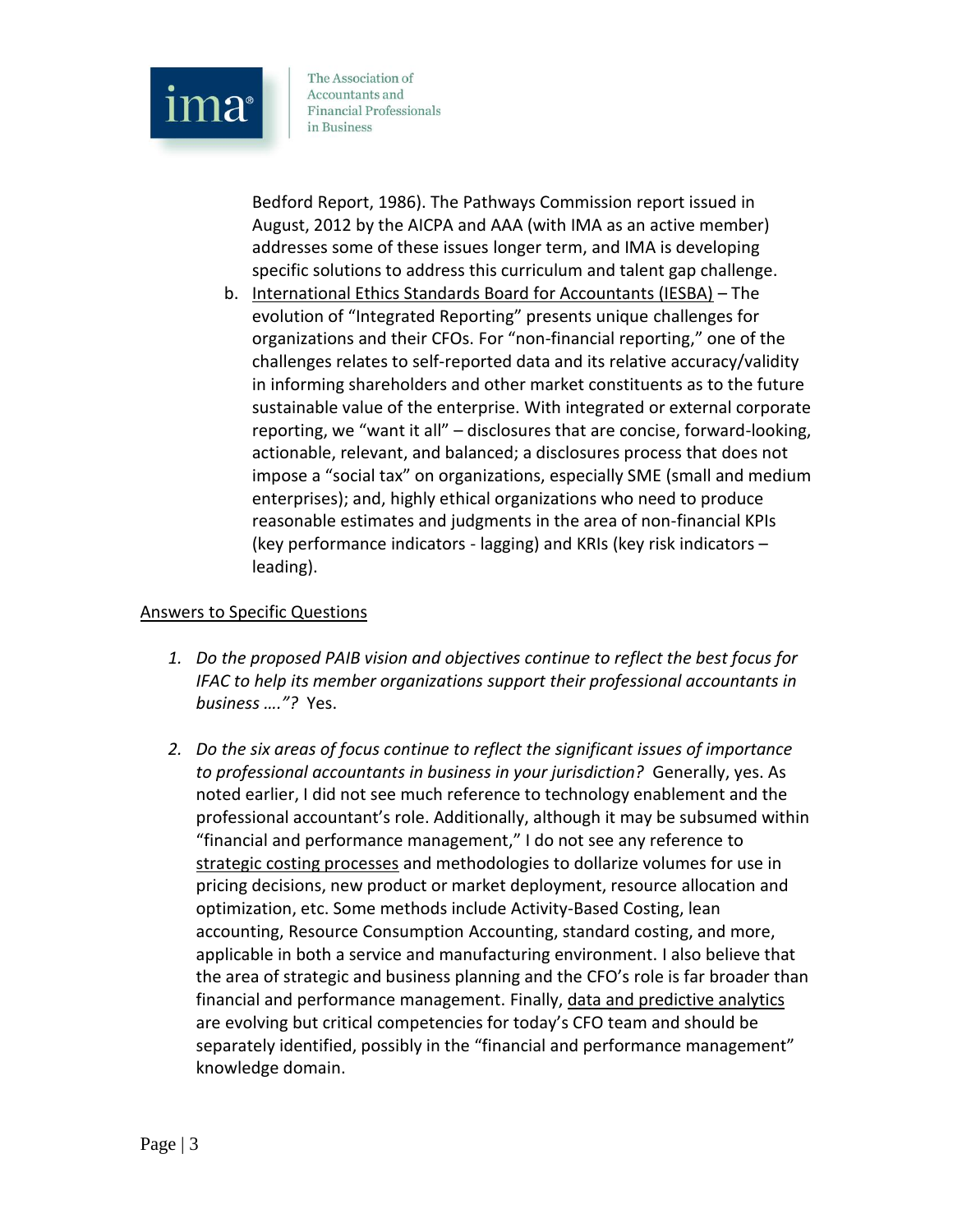

*3. Do you agree with the proposed activities and projects on the work plan? Are there any gaps that would benefit from consideration at an international level? Are any important new developments missing?* Overall, very comprehensive. As noted earlier, on page 20, while the **roles of the CFO and team are important, preparation for those roles is equally important and includes as enablers competency models, curriculum reform and more**. Having been a CFO business partner for many years, I really appreciate the phrase "… key themes that may be explored, such as understanding and balancing the tensions between 'partner' and 'steward' …" IMA has a 20-year plus history of behavioral and other research relating to the role of the business partner, including early research collaborations with the AICPA and FEI.

Regarding the "desire for international convergence" on p. 21 referencing **ISO and COSO internal controls frameworks,** I believe that the end objective is misstated. Who is seeking convergence? What does convergence mean (remember the lessons of US GAAP and IFRS?), and, to what end? I believe that there are two broader goals that would better serve organizational and societal needs – 1.) Education, case studies, continuous learning, etc. that demonstrate risk management and internal controls are mutually dependent, key business processes supporting the overarching mission and strategic goals that lead to sustainable value preservation and creation (see diagram below; this integration is mentioned at the top of p. 22 of the ED);



Internal Controls - An Integrated Business Process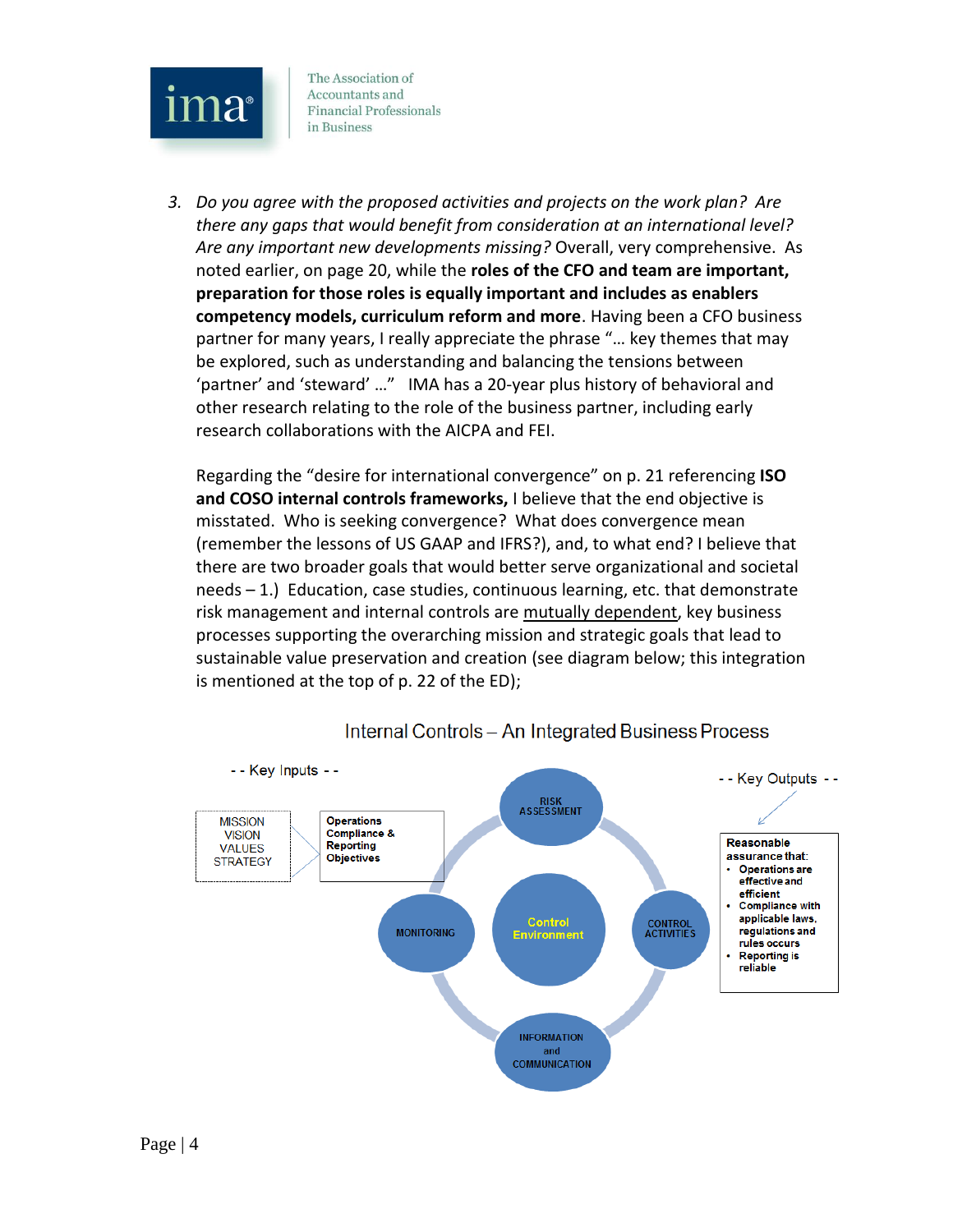

and, 2) Given that most organizations now believe that ERM (Enterprise Risk Management) can add value, but are still very low on the maturity curve, more case studies, thought leadership, and continuous learning on ERM as a key business process in practice is needed. As a simple example of the first point, good risk management is not possible without robust internal controls as one mitigation strategy to lower residual risk or seize new opportunities. Likewise, good internal controls (defined as effective and efficient) are not possible without a robust risk management process. An example is the early days of US Sarbanes-Oxley 404, where as many as 10,000 "key" controls where identified by some organizations in the absence of robust risk management processes.

My final point relates to **Integrated Reporting,** discussed on p. 23. The International Integrated Reporting Council (IIRC) has done a very good job at broadening the discussion beyond the balanced scorecard, ESG and sustainability reporting. It is very important, however, as leadership expert Stephen Covey would say, to "sharpen the saw" when it comes to defining the need for KPIs and KRIs beyond short-term, backward-looking and complex financial indicators. We need to avoid the tendency to throw everything into the hopper, aka the equivalent of a balanced scorecard for external corporate disclosures, without understanding the actual use and value of the non-financial information for various market participants (e.g., investors, analysts, rating agencies, intermediaries, etc.).

Regarding Integrated Reporting, it is very important to give market participants the information they really need to make informed decisions regarding an organization's ability to sustain future growth and value. It is equally important not to "choke the lifeblood" out of organizations, especially SMEs (small and medium enterprises), in producing volumes of non-financial information with little, limited or inappropriate use to avoid integrated reporting becoming a social tax. In the US, the issue is exacerbated given the litigious environment. In any event, the role of the CFO in assuring directionally accurate, credible nonfinancial data with an appropriate level of internal controls is another evolving competency.

*4. Are there proposed projects on the work plan that you or your organization would be interested in being involved in at the task force level?* Yes, in particular, the evolving role of the CFO and professional accountant, competency and curricula models, business partner role, and, technical areas such as integrated reporting, risk management and internal controls, and more. Regarding risk